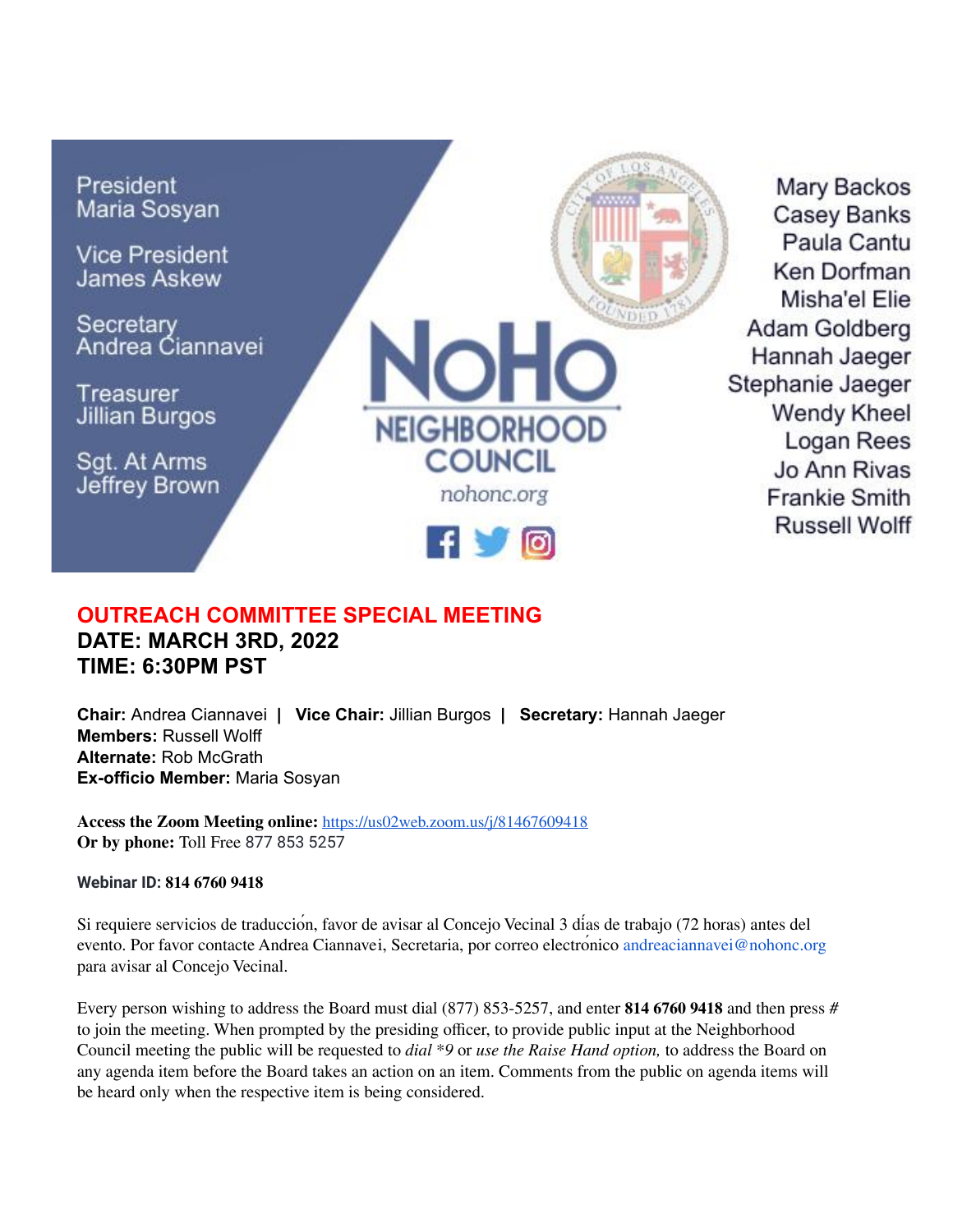Comments from the public on other matters not appearing on the agenda that are within the Board's jurisdiction will be heard during the General Public Comment period. Please note that under the Brown Act, the Board is prevented from acting on a matter that you bring to its attention during the General Public Comment period; however, the issue raised by a member of the public may become the subject of a future Board meeting. Public comment is limited to 1 (one) minute per speaker, unless adjusted by the presiding officer of the Board.

## **IN CONFORMITY WITH THE SEPTEMBER 16, 2021 ENACTMENT OF CALIFORNIAASSEMBLY BILL 361 (RIVAS) AND DUE TO CONCERNS OVER COVID-19, THE NOHO NEIGHBORHOOD COUNCIL MEETING WILL BE CONDUCTED ENTIRELY WITH A CALL-IN OPTION OR INTERNET-BASED SERVICE OPTION.**

## *AB 361 Updates:*

Public comment cannot be required to be submitted in advance of the meeting, only real-time public comment is required.

If there are any broadcasting interruptions that prevent the public from observing or hearing the meeting, the meeting must be recessed or adjourned. If members of the public are unable to provide public comment or be heard due to issues within the Neighborhood Council's control, the meeting must be recessed or adjourned.

Any messaging or virtual background is in the control of the individual board member in their personal capacity and does not reflect any formal position of the Neighborhood Council or the City of Los Angeles.

| <b>ITEM</b>    | <b>TIME</b> | <b>TOPIC</b>                                                                                                                                        | <b>SPEAKER</b>             |
|----------------|-------------|-----------------------------------------------------------------------------------------------------------------------------------------------------|----------------------------|
| 1              | 6:30 PM     | Call to order                                                                                                                                       | Andrea Ciannavei,<br>Chair |
| $\overline{2}$ |             | Roll call<br>$\bullet$                                                                                                                              | Secretary                  |
| 3              |             | Public comments on non-agenda Items<br>$\bullet$                                                                                                    | Andrea Ciannavei           |
| 4              |             | Presentation and Discussion and Possible Action:<br>$\bullet$<br>Committee to review two website proposals chose<br>a vendor to propose to Council. | Andrea Ciannavei           |
| 5              |             | Presentation and Discussion and Possible Action:<br>$\bullet$<br>Update on 2/26 popup vaccine event and update<br>on March 19th one                 | Andrea Ciannavei           |
| $\overline{7}$ |             | Update and Discussion: Update on 2022 NoHo NC<br>$\bullet$<br><b>Board Member Survey</b>                                                            | Rob McGrath                |
| 8              |             | Presentation and Discussion and Possible Action:<br>$\bullet$<br>Outreach Campaign for Permanent Slow Streets                                       | Rob McGrath                |
| 9              |             | Presentation, Discussion, and Possible Action:<br>$\bullet$<br>choose Jillian Burgos as Outreach Committee<br>Co-Chair                              | Andrea Ciannavei           |
| 10             |             | Presentation, Discussion, and Possible Action: To<br>$\bullet$<br>approve Outreach Committee Meeting Minutes.                                       | Andrea Ciannavei           |
| 11             |             | Meeting adjourned<br>$\bullet$                                                                                                                      |                            |